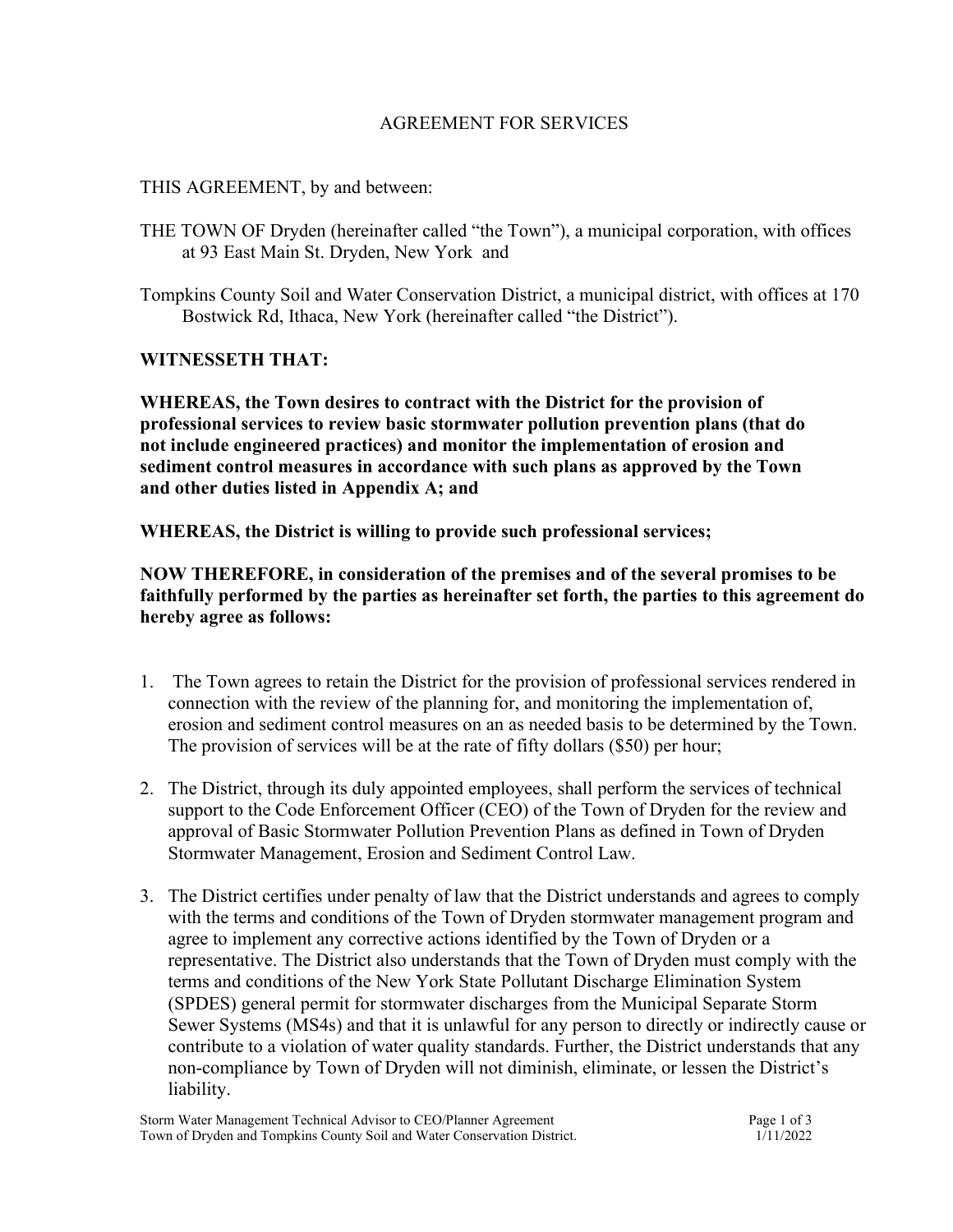- 4. In the event that the District, in the course of work, observes any activity by a project developer, or any agent of the developer, which is contrary to approved plans, or observes that the same has failed to implement any portion of a plan or structure according to schedule or sequence, it shall immediately notify the Town's Code Enforcement Officer and/or Environmental Planner. Enforcement issues shall be the sole responsibility of the Town;
- 5. The District shall submit a voucher or invoice to the Town of Dryden for mileage of District vehicles used in the performance of the work described in this Agreement;
- 6. The District will indemnify and hold harmless the Town, its officers and employees, from any and all claims or causes of action arising from the District's direction, management or control (or lack thereof) of erosion and sediment control activities. In addition, the District shall indemnify and hold harmless the Town, its officers and employees, from any act and all claims or causes of action arising from acts of omission or commission by the District. Such indemnification shall include, but not be limited to, attorney's fees necessarily incurred in defending against any action for which the District has agreed to provide indemnification;
- 7. The Town will indemnify and hold harmless the District, its officers and employees, from any and all claims or causes of action arising from the Town's direction, management or control (or lack thereof) of erosion and sediment control activities. In addition, the Town shall indemnify and hold harmless the District, its officers and employees, from any act and all claims or causes of action arising from acts of omission or commission by the Town. Such indemnification shall include, but not be limited to, attorney's fees necessarily incurred in defending against any action for which the Town has agreed to provide indemnification;
- 8. The District will be unable to provide services to the Town for construction sites that the District has already visited on behalf of the New York State Department of Environmental Conservation for a compliance inspection;
- 9. This Agreement shall commence effective January 1, 2022 and shall terminate on December 31, 2022.
- 10. Either party may terminate this Agreement within 30 days if prior written notice is sent by Registered Mail to the addresses above. Upon termination, any unpaid balance due hereunder will be paid within 30 days; and any overpayment will be refunded within 30 days.

# **TOMPKINS COUNTY SOILS & WATER TOWN OF Dryden CONSERVATION DISTRICT**

**JONATHAN NEGLEY,** District Manager Jason Leifer**,** Supervisor

Date: \_\_\_\_\_\_\_\_\_\_\_\_\_\_\_\_\_\_\_\_ Date\_\_\_\_\_\_\_\_\_\_\_\_\_\_\_\_\_\_\_\_\_\_

by by by by  $\frac{b}{2}$ 

Storm Water Management Technical Advisor to CEO/Planner Agreement Page 2 of 3 Town of Dryden and Tompkins County Soil and Water Conservation District. 1/11/2022